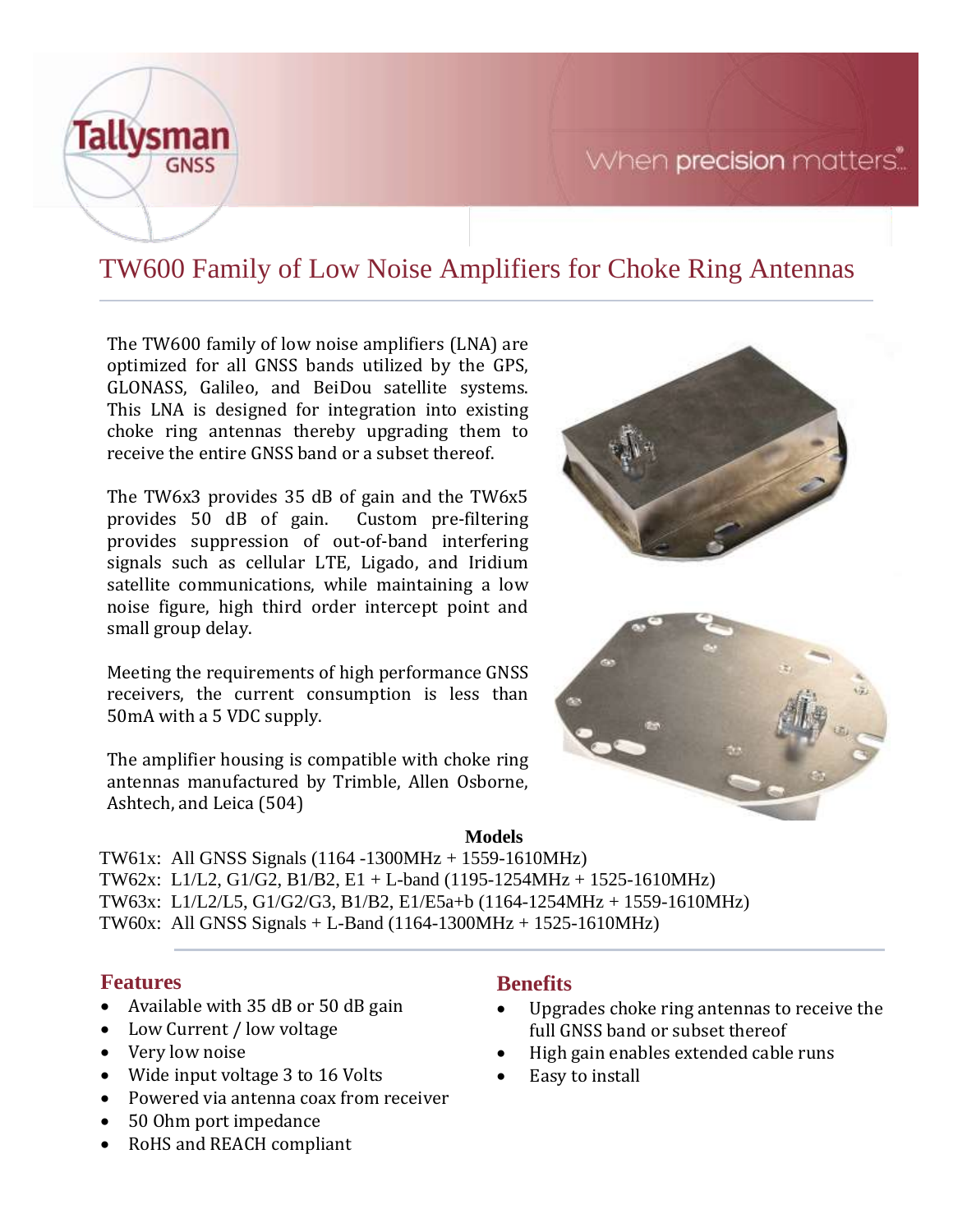

# When precision matters.

## TW600 Family of Low Noise Amplifiers for Choke Ring Antennas

## **Specifications**

Vcc =5V, over full bandwidth, T=25 °C

## **Electrical**

|                                    | TW60x                | TW61x                                                 | TW62x               | TW63x                        |  |
|------------------------------------|----------------------|-------------------------------------------------------|---------------------|------------------------------|--|
| Signals                            | L1 L2 L5             | L1 L2 L5                                              | L1L2                | L1 L2 L5                     |  |
|                                    | G1 G2 G3             | G1 G2 G3                                              | G1G2                | G1 G2 G3                     |  |
|                                    | E1 E5a E5b E6        | E1 E5a E5b E6                                         | E1                  | E1 E5a E5b                   |  |
|                                    | B1 B2 B3             | B1 B2 B3                                              | B1 B2               | <b>B1 B2</b>                 |  |
| L-Band                             | <b>Yes</b>           | N <sub>o</sub>                                        | <b>Yes</b>          | N <sub>0</sub>               |  |
| $(1525-1559MHz)$                   |                      |                                                       |                     |                              |  |
| Pass band ripple                   | 1164 - 1300: 1.5     | 1164 - 1300: 1.5                                      | 1195 - 1254: 1      | 1164 - 1254: 1.5             |  |
| (dB-max)                           | 1525 - 1610: 0.5     | 1559 - 1610: 2                                        | 1525 - 1610: 2      | 1559 - 1610: 2               |  |
| Out of Band                        | $< 800$ MHz: $> 65$  | $< 800$ MHz: $> 55$                                   | $< 800$ MHz: $> 70$ | $< 800 \text{ MHz}$ : $> 60$ |  |
| Rejection                          | < 900 MHz: 25        | $< 900$ MHz: 40                                       | $< 900$ MHz: 60     | $< 950$ MHz: 60              |  |
| $(dB-min)$                         | <1430 MHz: 29        | < 1090 MHz: 30                                        | $< 1100$ MHz: 30    | $< 1100$ MHz: 60             |  |
|                                    | $> 1700$ MHz: 45     | $<$ 1536MHz: 50                                       | $<$ 1380 MHz: 50    | <1450 MHz: 60                |  |
|                                    | $>$ 1800 MHz: $>$ 70 | $>1640MHz$ : 40                                       | $> 1700$ MHz: 40    | <1536MHz: 50                 |  |
|                                    |                      | $> 1690$ MHz: 60                                      | $>1800$ MHz: $>50$  | $>1650$ MHz: 50              |  |
|                                    |                      | $>1710$ MHz: $>60$                                    |                     | $>$ 1800 MHz: $>$ 60         |  |
| Group Delay                        | $1164 - 1300:5$      | 1164 - 1300: 7                                        | 1195 - 1254: 5      | $1164 - 1254:7$              |  |
| Variation (ns-max)                 | $1525 - 1610:5$      | 1559 - 1610: 15                                       | $1525 - 1610:5$     | 1559 - 1610: 15              |  |
| Impedance<br>$\bullet$             |                      | 50 Ohms                                               |                     |                              |  |
| Noise Figure<br>$\bullet$          |                      | $2.5 dB$ max                                          |                     |                              |  |
| Input VSWR<br>$\bullet$            |                      | $2:1$ max input                                       |                     |                              |  |
| Output VSWR<br>$\bullet$           | 1.5:1 max output     |                                                       |                     |                              |  |
| Supply Range voltage<br>$\bullet$  |                      | 3 to 16 VDC Nominal, 12 VDC recommended operating max |                     |                              |  |
| <b>Supply Current</b><br>$\bullet$ |                      | 50 mA max                                             |                     |                              |  |

**Drawings (all dimensions in mm)**